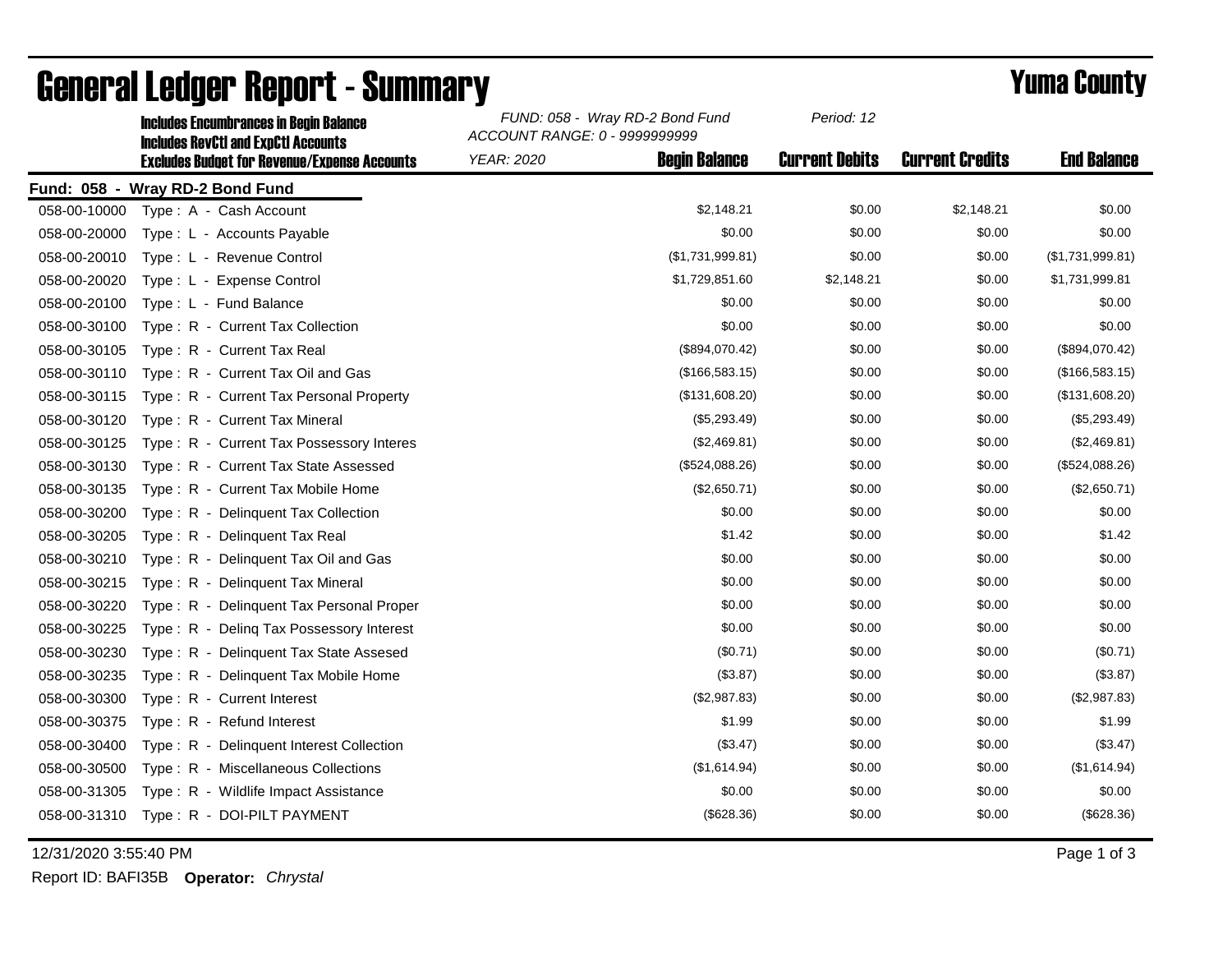|                                 | <b>Includes Encumbrances in Begin Balance</b><br><b>Includes RevCtI and ExpCtI Accounts</b><br><b>Excludes Budget for Revenue/Expense Accounts</b> |                                         | FUND: 058 - Wray RD-2 Bond Fund<br>ACCOUNT RANGE: 0 - 9999999999 |                             | Period: 12            |                                  |                    |
|---------------------------------|----------------------------------------------------------------------------------------------------------------------------------------------------|-----------------------------------------|------------------------------------------------------------------|-----------------------------|-----------------------|----------------------------------|--------------------|
|                                 |                                                                                                                                                    |                                         | <b>YEAR: 2020</b>                                                | <b>Begin Balance</b>        | <b>Current Debits</b> | <b>Current Credits</b>           | <b>End Balance</b> |
| Fund: 058 - Wray RD-2 Bond Fund |                                                                                                                                                    |                                         |                                                                  |                             |                       |                                  |                    |
| 058-00-32100                    |                                                                                                                                                    | Type: R - Transfers In                  |                                                                  | \$0.00                      | \$0.00                | \$0.00                           | \$0.00             |
| 058-00-33000                    |                                                                                                                                                    | Type: R - Auto Tax B Collection         |                                                                  | \$0.00                      | \$0.00                | \$0.00                           | \$0.00             |
| 058-00-33100                    |                                                                                                                                                    | Type: $R -$ Auto Tax A & F Collection   |                                                                  | \$0.00                      | \$0.00                | \$0.00                           | \$0.00             |
| 058-00-49401                    |                                                                                                                                                    | Type: X - Transfer Out                  |                                                                  | \$0.00                      | \$0.00                | \$0.00                           | \$0.00             |
| 058-00-49500                    |                                                                                                                                                    | Type: X - Checks Written / ACH Transfer |                                                                  | \$1,729,851.60              | \$2.148.21            | \$0.00                           | \$1,731,999.81     |
|                                 |                                                                                                                                                    |                                         | Fund: 058 - Wray RD-2 Bond Fund                                  | (S2, 148.21)<br>Totals :    | \$4,296.42            | \$2.148.21                       | \$0.00             |
|                                 |                                                                                                                                                    | <b>Total Fund Revenues:</b>             | \$0.00                                                           | <b>Total Fund Expenses:</b> | \$2,148.21            | <b>Net Revenue Over Expense:</b> | (\$2,148.21)       |

## General Ledger Report - Summary **Example 2018** Yuma County